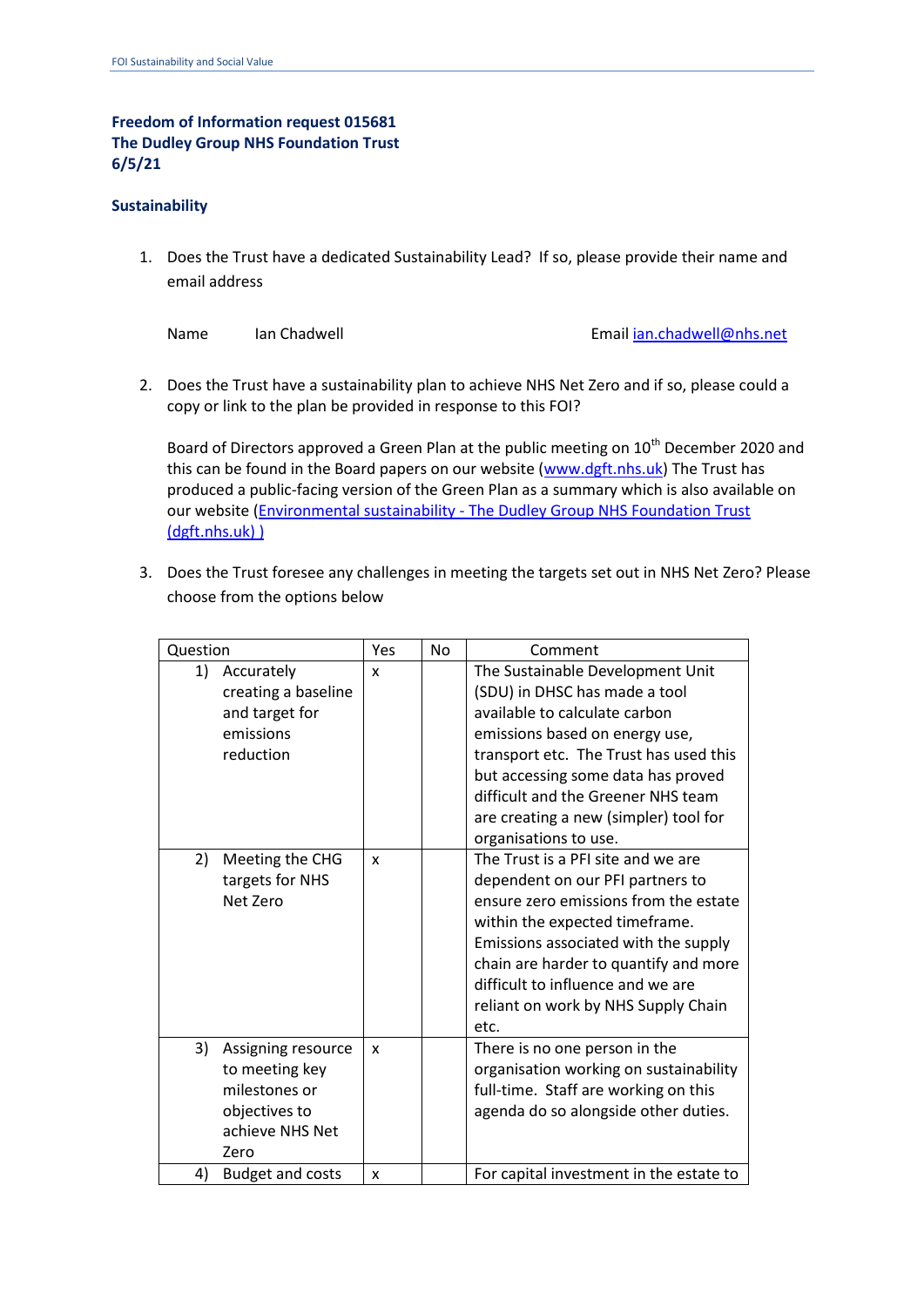| required to<br>reduce emissions, this is the<br>achieve net zero<br>responsibility of the PFI partner not<br>the Trust.<br>Trust staff are engaged in<br>5)<br>Accessing<br>X<br>Innovations In<br>sustainability networks within the<br>industry to help<br>Region and nationally and participate<br>the NHS achieve<br>in forums to share ideas. A member<br>of our procurement team is involved<br>net zero<br>in a national group looking at<br>sustainable procurement and has<br>already brought a number of ideas to<br>test with colleagues in the Trust.<br>A 'green team' of interested staff has<br>6)<br>Gaining internal<br>X<br>collaboration<br>been formed, with monthly calls. This<br>attracts staff from different<br>across all<br>departments and levels. There is an<br>departments and<br>functions<br>appetite within the staff to make<br>progress on this agenda<br>The Trust is looking to reduce<br>7)<br>Gaining<br>X<br>emissions from GHGs in line with the<br>engagement to<br>achieve net zero<br>Climate Change Act 2008.<br>The Head of Clinical Products<br>from suppliers<br>(scope 3)<br>Management in Procurement is also<br>leading the work of reducing or<br>reusing the top 20 GHG emitting<br>clinical consumables collaborating<br>with NHS England and NHS Supply<br>Chain.<br>The Trust is progressing the move of<br>all purchases of consumables to NHS<br>supply chain wherever possible. NHS<br><b>England and Head of Clinical Products</b><br>Management are leading the work<br>with NHS Supply Chain and its<br>suppliers to reduce packaging, source<br>alternative lower carbon footprint<br>products, source reusable items over<br>single use, and commit to working<br>together towards net zero.<br>The Head of Clinical Products is<br>embedding a Sustainable Impact<br>Assessment into all Trust business<br>case documents and as part of the<br>tender process to ensure<br>sustainability is included in the<br>decision making processes.<br>As part of clinical conversations with<br>suppliers, sustainability is discussed, |  |                                        |
|----------------------------------------------------------------------------------------------------------------------------------------------------------------------------------------------------------------------------------------------------------------------------------------------------------------------------------------------------------------------------------------------------------------------------------------------------------------------------------------------------------------------------------------------------------------------------------------------------------------------------------------------------------------------------------------------------------------------------------------------------------------------------------------------------------------------------------------------------------------------------------------------------------------------------------------------------------------------------------------------------------------------------------------------------------------------------------------------------------------------------------------------------------------------------------------------------------------------------------------------------------------------------------------------------------------------------------------------------------------------------------------------------------------------------------------------------------------------------------------------------------------------------------------------------------------------------------------------------------------------------------------------------------------------------------------------------------------------------------------------------------------------------------------------------------------------------------------------------------------------------------------------------------------------------------------------------------------------------------------------------------------------------------------------------------------------------------------------------|--|----------------------------------------|
|                                                                                                                                                                                                                                                                                                                                                                                                                                                                                                                                                                                                                                                                                                                                                                                                                                                                                                                                                                                                                                                                                                                                                                                                                                                                                                                                                                                                                                                                                                                                                                                                                                                                                                                                                                                                                                                                                                                                                                                                                                                                                                    |  |                                        |
|                                                                                                                                                                                                                                                                                                                                                                                                                                                                                                                                                                                                                                                                                                                                                                                                                                                                                                                                                                                                                                                                                                                                                                                                                                                                                                                                                                                                                                                                                                                                                                                                                                                                                                                                                                                                                                                                                                                                                                                                                                                                                                    |  |                                        |
|                                                                                                                                                                                                                                                                                                                                                                                                                                                                                                                                                                                                                                                                                                                                                                                                                                                                                                                                                                                                                                                                                                                                                                                                                                                                                                                                                                                                                                                                                                                                                                                                                                                                                                                                                                                                                                                                                                                                                                                                                                                                                                    |  |                                        |
|                                                                                                                                                                                                                                                                                                                                                                                                                                                                                                                                                                                                                                                                                                                                                                                                                                                                                                                                                                                                                                                                                                                                                                                                                                                                                                                                                                                                                                                                                                                                                                                                                                                                                                                                                                                                                                                                                                                                                                                                                                                                                                    |  |                                        |
|                                                                                                                                                                                                                                                                                                                                                                                                                                                                                                                                                                                                                                                                                                                                                                                                                                                                                                                                                                                                                                                                                                                                                                                                                                                                                                                                                                                                                                                                                                                                                                                                                                                                                                                                                                                                                                                                                                                                                                                                                                                                                                    |  |                                        |
|                                                                                                                                                                                                                                                                                                                                                                                                                                                                                                                                                                                                                                                                                                                                                                                                                                                                                                                                                                                                                                                                                                                                                                                                                                                                                                                                                                                                                                                                                                                                                                                                                                                                                                                                                                                                                                                                                                                                                                                                                                                                                                    |  |                                        |
|                                                                                                                                                                                                                                                                                                                                                                                                                                                                                                                                                                                                                                                                                                                                                                                                                                                                                                                                                                                                                                                                                                                                                                                                                                                                                                                                                                                                                                                                                                                                                                                                                                                                                                                                                                                                                                                                                                                                                                                                                                                                                                    |  |                                        |
|                                                                                                                                                                                                                                                                                                                                                                                                                                                                                                                                                                                                                                                                                                                                                                                                                                                                                                                                                                                                                                                                                                                                                                                                                                                                                                                                                                                                                                                                                                                                                                                                                                                                                                                                                                                                                                                                                                                                                                                                                                                                                                    |  |                                        |
|                                                                                                                                                                                                                                                                                                                                                                                                                                                                                                                                                                                                                                                                                                                                                                                                                                                                                                                                                                                                                                                                                                                                                                                                                                                                                                                                                                                                                                                                                                                                                                                                                                                                                                                                                                                                                                                                                                                                                                                                                                                                                                    |  |                                        |
|                                                                                                                                                                                                                                                                                                                                                                                                                                                                                                                                                                                                                                                                                                                                                                                                                                                                                                                                                                                                                                                                                                                                                                                                                                                                                                                                                                                                                                                                                                                                                                                                                                                                                                                                                                                                                                                                                                                                                                                                                                                                                                    |  |                                        |
|                                                                                                                                                                                                                                                                                                                                                                                                                                                                                                                                                                                                                                                                                                                                                                                                                                                                                                                                                                                                                                                                                                                                                                                                                                                                                                                                                                                                                                                                                                                                                                                                                                                                                                                                                                                                                                                                                                                                                                                                                                                                                                    |  |                                        |
|                                                                                                                                                                                                                                                                                                                                                                                                                                                                                                                                                                                                                                                                                                                                                                                                                                                                                                                                                                                                                                                                                                                                                                                                                                                                                                                                                                                                                                                                                                                                                                                                                                                                                                                                                                                                                                                                                                                                                                                                                                                                                                    |  |                                        |
|                                                                                                                                                                                                                                                                                                                                                                                                                                                                                                                                                                                                                                                                                                                                                                                                                                                                                                                                                                                                                                                                                                                                                                                                                                                                                                                                                                                                                                                                                                                                                                                                                                                                                                                                                                                                                                                                                                                                                                                                                                                                                                    |  |                                        |
|                                                                                                                                                                                                                                                                                                                                                                                                                                                                                                                                                                                                                                                                                                                                                                                                                                                                                                                                                                                                                                                                                                                                                                                                                                                                                                                                                                                                                                                                                                                                                                                                                                                                                                                                                                                                                                                                                                                                                                                                                                                                                                    |  |                                        |
|                                                                                                                                                                                                                                                                                                                                                                                                                                                                                                                                                                                                                                                                                                                                                                                                                                                                                                                                                                                                                                                                                                                                                                                                                                                                                                                                                                                                                                                                                                                                                                                                                                                                                                                                                                                                                                                                                                                                                                                                                                                                                                    |  |                                        |
|                                                                                                                                                                                                                                                                                                                                                                                                                                                                                                                                                                                                                                                                                                                                                                                                                                                                                                                                                                                                                                                                                                                                                                                                                                                                                                                                                                                                                                                                                                                                                                                                                                                                                                                                                                                                                                                                                                                                                                                                                                                                                                    |  |                                        |
|                                                                                                                                                                                                                                                                                                                                                                                                                                                                                                                                                                                                                                                                                                                                                                                                                                                                                                                                                                                                                                                                                                                                                                                                                                                                                                                                                                                                                                                                                                                                                                                                                                                                                                                                                                                                                                                                                                                                                                                                                                                                                                    |  |                                        |
|                                                                                                                                                                                                                                                                                                                                                                                                                                                                                                                                                                                                                                                                                                                                                                                                                                                                                                                                                                                                                                                                                                                                                                                                                                                                                                                                                                                                                                                                                                                                                                                                                                                                                                                                                                                                                                                                                                                                                                                                                                                                                                    |  |                                        |
|                                                                                                                                                                                                                                                                                                                                                                                                                                                                                                                                                                                                                                                                                                                                                                                                                                                                                                                                                                                                                                                                                                                                                                                                                                                                                                                                                                                                                                                                                                                                                                                                                                                                                                                                                                                                                                                                                                                                                                                                                                                                                                    |  |                                        |
|                                                                                                                                                                                                                                                                                                                                                                                                                                                                                                                                                                                                                                                                                                                                                                                                                                                                                                                                                                                                                                                                                                                                                                                                                                                                                                                                                                                                                                                                                                                                                                                                                                                                                                                                                                                                                                                                                                                                                                                                                                                                                                    |  |                                        |
|                                                                                                                                                                                                                                                                                                                                                                                                                                                                                                                                                                                                                                                                                                                                                                                                                                                                                                                                                                                                                                                                                                                                                                                                                                                                                                                                                                                                                                                                                                                                                                                                                                                                                                                                                                                                                                                                                                                                                                                                                                                                                                    |  |                                        |
|                                                                                                                                                                                                                                                                                                                                                                                                                                                                                                                                                                                                                                                                                                                                                                                                                                                                                                                                                                                                                                                                                                                                                                                                                                                                                                                                                                                                                                                                                                                                                                                                                                                                                                                                                                                                                                                                                                                                                                                                                                                                                                    |  |                                        |
|                                                                                                                                                                                                                                                                                                                                                                                                                                                                                                                                                                                                                                                                                                                                                                                                                                                                                                                                                                                                                                                                                                                                                                                                                                                                                                                                                                                                                                                                                                                                                                                                                                                                                                                                                                                                                                                                                                                                                                                                                                                                                                    |  |                                        |
|                                                                                                                                                                                                                                                                                                                                                                                                                                                                                                                                                                                                                                                                                                                                                                                                                                                                                                                                                                                                                                                                                                                                                                                                                                                                                                                                                                                                                                                                                                                                                                                                                                                                                                                                                                                                                                                                                                                                                                                                                                                                                                    |  |                                        |
|                                                                                                                                                                                                                                                                                                                                                                                                                                                                                                                                                                                                                                                                                                                                                                                                                                                                                                                                                                                                                                                                                                                                                                                                                                                                                                                                                                                                                                                                                                                                                                                                                                                                                                                                                                                                                                                                                                                                                                                                                                                                                                    |  |                                        |
|                                                                                                                                                                                                                                                                                                                                                                                                                                                                                                                                                                                                                                                                                                                                                                                                                                                                                                                                                                                                                                                                                                                                                                                                                                                                                                                                                                                                                                                                                                                                                                                                                                                                                                                                                                                                                                                                                                                                                                                                                                                                                                    |  |                                        |
|                                                                                                                                                                                                                                                                                                                                                                                                                                                                                                                                                                                                                                                                                                                                                                                                                                                                                                                                                                                                                                                                                                                                                                                                                                                                                                                                                                                                                                                                                                                                                                                                                                                                                                                                                                                                                                                                                                                                                                                                                                                                                                    |  |                                        |
|                                                                                                                                                                                                                                                                                                                                                                                                                                                                                                                                                                                                                                                                                                                                                                                                                                                                                                                                                                                                                                                                                                                                                                                                                                                                                                                                                                                                                                                                                                                                                                                                                                                                                                                                                                                                                                                                                                                                                                                                                                                                                                    |  |                                        |
|                                                                                                                                                                                                                                                                                                                                                                                                                                                                                                                                                                                                                                                                                                                                                                                                                                                                                                                                                                                                                                                                                                                                                                                                                                                                                                                                                                                                                                                                                                                                                                                                                                                                                                                                                                                                                                                                                                                                                                                                                                                                                                    |  |                                        |
|                                                                                                                                                                                                                                                                                                                                                                                                                                                                                                                                                                                                                                                                                                                                                                                                                                                                                                                                                                                                                                                                                                                                                                                                                                                                                                                                                                                                                                                                                                                                                                                                                                                                                                                                                                                                                                                                                                                                                                                                                                                                                                    |  |                                        |
|                                                                                                                                                                                                                                                                                                                                                                                                                                                                                                                                                                                                                                                                                                                                                                                                                                                                                                                                                                                                                                                                                                                                                                                                                                                                                                                                                                                                                                                                                                                                                                                                                                                                                                                                                                                                                                                                                                                                                                                                                                                                                                    |  |                                        |
|                                                                                                                                                                                                                                                                                                                                                                                                                                                                                                                                                                                                                                                                                                                                                                                                                                                                                                                                                                                                                                                                                                                                                                                                                                                                                                                                                                                                                                                                                                                                                                                                                                                                                                                                                                                                                                                                                                                                                                                                                                                                                                    |  |                                        |
|                                                                                                                                                                                                                                                                                                                                                                                                                                                                                                                                                                                                                                                                                                                                                                                                                                                                                                                                                                                                                                                                                                                                                                                                                                                                                                                                                                                                                                                                                                                                                                                                                                                                                                                                                                                                                                                                                                                                                                                                                                                                                                    |  |                                        |
|                                                                                                                                                                                                                                                                                                                                                                                                                                                                                                                                                                                                                                                                                                                                                                                                                                                                                                                                                                                                                                                                                                                                                                                                                                                                                                                                                                                                                                                                                                                                                                                                                                                                                                                                                                                                                                                                                                                                                                                                                                                                                                    |  |                                        |
|                                                                                                                                                                                                                                                                                                                                                                                                                                                                                                                                                                                                                                                                                                                                                                                                                                                                                                                                                                                                                                                                                                                                                                                                                                                                                                                                                                                                                                                                                                                                                                                                                                                                                                                                                                                                                                                                                                                                                                                                                                                                                                    |  |                                        |
|                                                                                                                                                                                                                                                                                                                                                                                                                                                                                                                                                                                                                                                                                                                                                                                                                                                                                                                                                                                                                                                                                                                                                                                                                                                                                                                                                                                                                                                                                                                                                                                                                                                                                                                                                                                                                                                                                                                                                                                                                                                                                                    |  |                                        |
|                                                                                                                                                                                                                                                                                                                                                                                                                                                                                                                                                                                                                                                                                                                                                                                                                                                                                                                                                                                                                                                                                                                                                                                                                                                                                                                                                                                                                                                                                                                                                                                                                                                                                                                                                                                                                                                                                                                                                                                                                                                                                                    |  |                                        |
|                                                                                                                                                                                                                                                                                                                                                                                                                                                                                                                                                                                                                                                                                                                                                                                                                                                                                                                                                                                                                                                                                                                                                                                                                                                                                                                                                                                                                                                                                                                                                                                                                                                                                                                                                                                                                                                                                                                                                                                                                                                                                                    |  |                                        |
|                                                                                                                                                                                                                                                                                                                                                                                                                                                                                                                                                                                                                                                                                                                                                                                                                                                                                                                                                                                                                                                                                                                                                                                                                                                                                                                                                                                                                                                                                                                                                                                                                                                                                                                                                                                                                                                                                                                                                                                                                                                                                                    |  |                                        |
|                                                                                                                                                                                                                                                                                                                                                                                                                                                                                                                                                                                                                                                                                                                                                                                                                                                                                                                                                                                                                                                                                                                                                                                                                                                                                                                                                                                                                                                                                                                                                                                                                                                                                                                                                                                                                                                                                                                                                                                                                                                                                                    |  |                                        |
|                                                                                                                                                                                                                                                                                                                                                                                                                                                                                                                                                                                                                                                                                                                                                                                                                                                                                                                                                                                                                                                                                                                                                                                                                                                                                                                                                                                                                                                                                                                                                                                                                                                                                                                                                                                                                                                                                                                                                                                                                                                                                                    |  |                                        |
|                                                                                                                                                                                                                                                                                                                                                                                                                                                                                                                                                                                                                                                                                                                                                                                                                                                                                                                                                                                                                                                                                                                                                                                                                                                                                                                                                                                                                                                                                                                                                                                                                                                                                                                                                                                                                                                                                                                                                                                                                                                                                                    |  |                                        |
|                                                                                                                                                                                                                                                                                                                                                                                                                                                                                                                                                                                                                                                                                                                                                                                                                                                                                                                                                                                                                                                                                                                                                                                                                                                                                                                                                                                                                                                                                                                                                                                                                                                                                                                                                                                                                                                                                                                                                                                                                                                                                                    |  |                                        |
|                                                                                                                                                                                                                                                                                                                                                                                                                                                                                                                                                                                                                                                                                                                                                                                                                                                                                                                                                                                                                                                                                                                                                                                                                                                                                                                                                                                                                                                                                                                                                                                                                                                                                                                                                                                                                                                                                                                                                                                                                                                                                                    |  |                                        |
|                                                                                                                                                                                                                                                                                                                                                                                                                                                                                                                                                                                                                                                                                                                                                                                                                                                                                                                                                                                                                                                                                                                                                                                                                                                                                                                                                                                                                                                                                                                                                                                                                                                                                                                                                                                                                                                                                                                                                                                                                                                                                                    |  |                                        |
|                                                                                                                                                                                                                                                                                                                                                                                                                                                                                                                                                                                                                                                                                                                                                                                                                                                                                                                                                                                                                                                                                                                                                                                                                                                                                                                                                                                                                                                                                                                                                                                                                                                                                                                                                                                                                                                                                                                                                                                                                                                                                                    |  |                                        |
|                                                                                                                                                                                                                                                                                                                                                                                                                                                                                                                                                                                                                                                                                                                                                                                                                                                                                                                                                                                                                                                                                                                                                                                                                                                                                                                                                                                                                                                                                                                                                                                                                                                                                                                                                                                                                                                                                                                                                                                                                                                                                                    |  |                                        |
|                                                                                                                                                                                                                                                                                                                                                                                                                                                                                                                                                                                                                                                                                                                                                                                                                                                                                                                                                                                                                                                                                                                                                                                                                                                                                                                                                                                                                                                                                                                                                                                                                                                                                                                                                                                                                                                                                                                                                                                                                                                                                                    |  | the supplier is challenged to describe |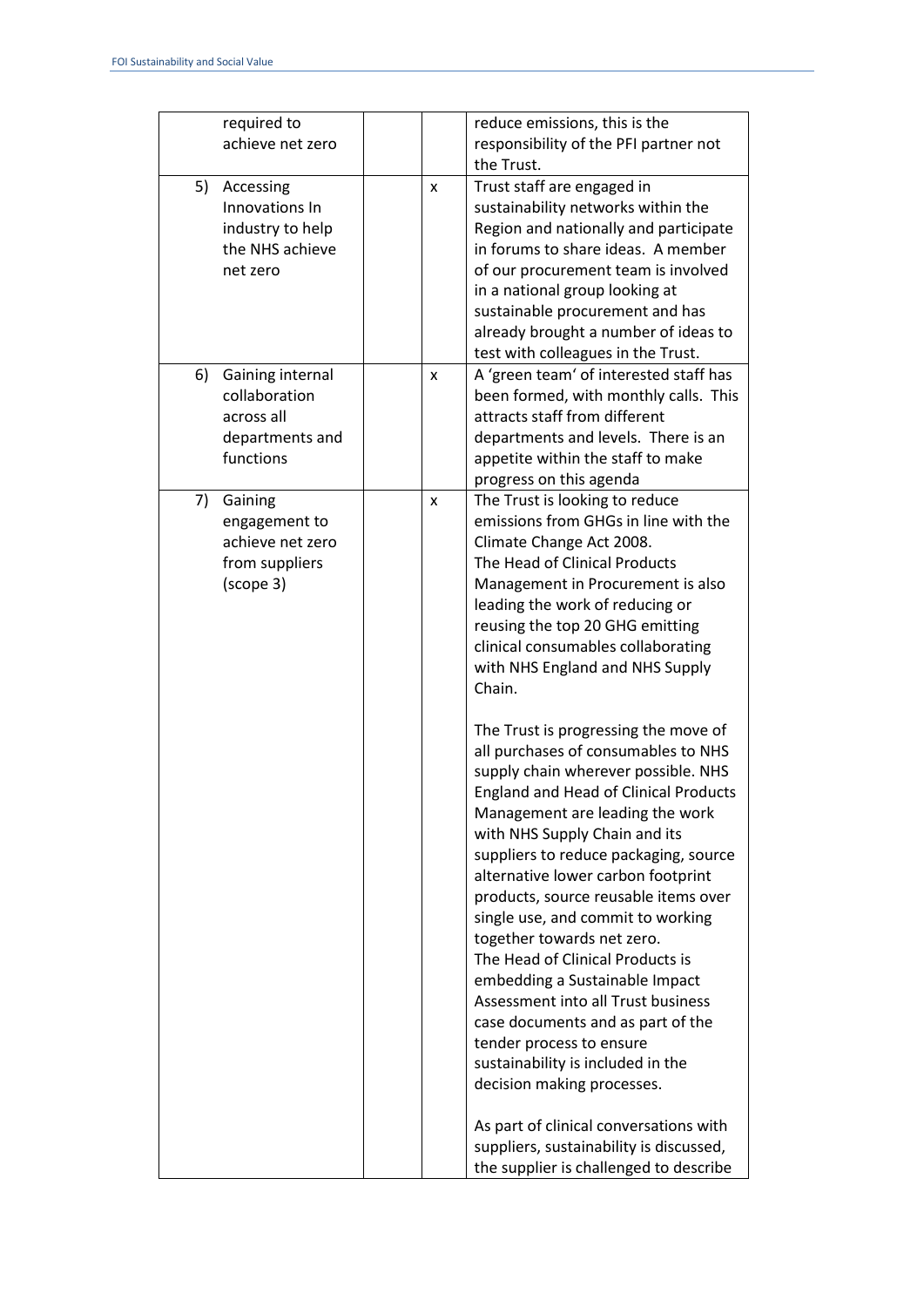|  |  | their aspirations with working with<br>the Trust to achieve net zero. |
|--|--|-----------------------------------------------------------------------|
|--|--|-----------------------------------------------------------------------|

4. Does the Trust have a designated budget set aside to make environmental improvements? if so, what are the amounts?

| FY22/23 |  |  |
|---------|--|--|
| FY23/24 |  |  |
| FY24/25 |  |  |

There is no designated budget. Activities such as communications, training are funded from existing budgets. The Trust unsuccessfully bid against the Public Sector Decarbonisation Scheme announced in December 2020.

5. Is the Trust participating in one of the 40 Net Zero Carbon Hospital Standard Framework builds? if yes, please provide site information together with the start and completion dates for build.

No.

6. Is the Trust working towards discouraging petrol or diesel cars onsite across the Trust estate? if yes is there a date for introducing this measure and any further detail you can provide?

Travel and logistics forms one of the areas of focus for our Green Plan. Within the Plan there are actions planned to promote the use of alternative forms of transport such as walking and cycling. Since the pandemic, an estimated 230 staff are working from home each day who would previously have travelled to one of the hospital sites, thereby reducing journeys. EV charging points (4) are being installed in the staff car park and Mitie, our PFI partner, is planning to install EV charging points in the patient and visitor car park. Since the pandemic, about a third of outpatient appointments are being delivered virtually. Again this leads to a reduction in the number of patient related journeys.

7. What organisations or information sources does the Sustainability Lead and/or Trust consult, to broaden their knowledge of key sustainability initiatives, to seek guidance and inspiration or to research ?

We are in regular contact with the Greener NHS team and the sustainability lead participated in a focus group on production of guidance to the NHS about Green Plans to align with the Net Zero report published in October 2020.

Sustainability Lead is a member of the Greener NHS workspace on FutureNHS to share knowledge and gain ideas.

Within the Black Country there is a monthly call between sustainability leads to share knowledge and identify areas we can work on together.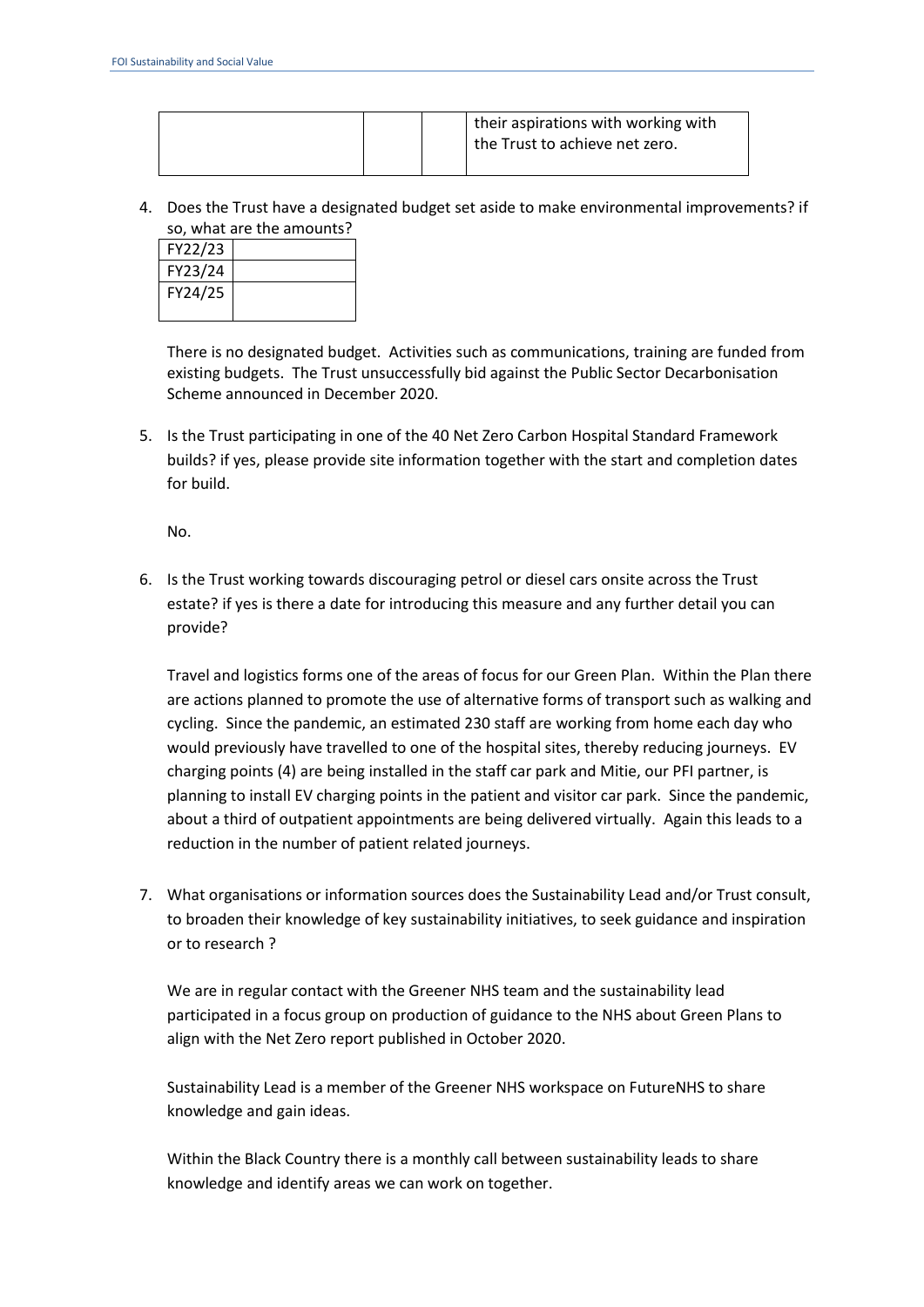The Procurement sustainability lead (Head of Clinical Products Management) is an active member of the NHSEI Sustainable Procurement working group and the PPE reuse group. She is also a member of the Royal College of Nursing and is part of the sustainable healthcare team who lead the education of the nursing profession in this topic.

8. Please highlight the statement/s which most closely relate to the Trusts belief in sustainability and value

The Trust believes that, as new technologies and access to better, more sustainable materials evolves, this should have no cost increase of equipment and consumables. The Trust believes that, as new technologies and access to better, more sustainable materials evolve, this may significantly increase the cost of equipment and consumables. The additional cost will have to be absorbed by the supplier.

The Trust believes that as new technologies and access to better, more sustainable materials evolve, this may significantly increase the cost of equipment and consumables. The additional cost will have to be absorbed mutually by supplier and the NHS

The Trust believes that as new technologies and access to better, more sustainable materials evolve this may significantly increase the cost of equipment and consumables. The additional cost will have to be absorbed by NHS funding

A mix of the above:

Some technologies will give us real terms savings such as reusing items or moving to items that generate less waste. The cost of the item should be mapped over its entire lifecycle to include disposal costs.

Some technologies will increase the cost and this should be shared by supplier and NHS, plus government green funding. Patient outcomes and better health due to reduced emissions needs to be used to offset the initial outlay of anything that appears higher cost but brings better value for money.

9 Does the Trust have plans to improve or focus on any of the following net zero themes in the next two years (please highlight or add a mark next to as many options that apply)

| <b>Building and</b>       | Upgrading and improving existing buildings | x          |
|---------------------------|--------------------------------------------|------------|
| <b>Environmental</b>      | <b>Optimising buildings</b>                | x          |
| <b>Infrastructure</b>     | New builds with sustainable requirements   | <b>New</b> |
|                           | (please specify what the requirements are  | Emergency  |
|                           | and what buildings are planned)            | Department |
|                           | Biodiversity planting, storm roofs,        |            |
|                           | sustainably sourced cladding               |            |
| <b>Energy Consumption</b> | Real time energy monitoring technology     | x          |
|                           | Onsite renewable energy and heat           |            |
|                           | generation                                 |            |
|                           | Removing oil and coal heating systems      | x          |
| <b>Capital Equipment</b>  |                                            |            |
| updates across            |                                            |            |
| <b>Theatres with</b>      |                                            |            |
| sustainable features      |                                            |            |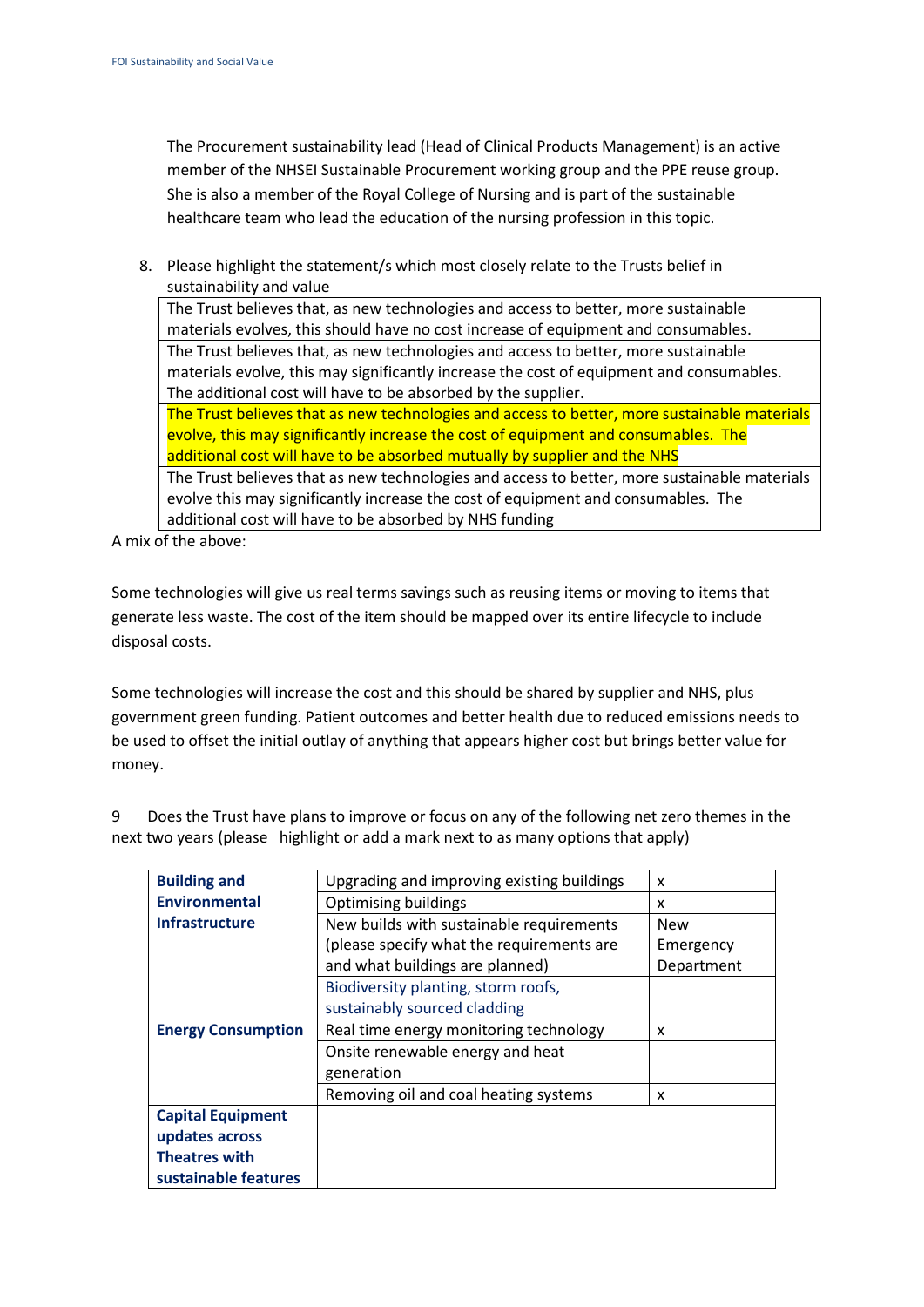| and technology           |                                                                |                  |
|--------------------------|----------------------------------------------------------------|------------------|
| <b>Capital Equipment</b> |                                                                |                  |
| updates across CSSD      |                                                                |                  |
| with sustainable         |                                                                |                  |
| features and             |                                                                |                  |
| technology               |                                                                |                  |
| <b>MedTech and</b>       | Planning to implement digital letters direct to patients which |                  |
| <b>Technology</b>        | will reduce cost of printing and postage and save paper        |                  |
| investment to            |                                                                |                  |
| minimise the use of      |                                                                |                  |
| paper and                |                                                                |                  |
| storage/archive          |                                                                |                  |
| requirements             |                                                                |                  |
| <b>Better waste</b>      | X                                                              |                  |
| management               |                                                                |                  |
| arrangements             |                                                                |                  |
| (minimising landfill)    |                                                                |                  |
| <b>Fleet Management</b>  | <b>Green Fleet Review</b>                                      | x                |
|                          | <b>EV Logistics and Ambulances</b>                             |                  |
|                          | <b>EV Lease Options</b>                                        | x                |
|                          | Free EV parking onsite or other patient or                     | x                |
|                          | visitor initiatives to discourage the use of                   |                  |
|                          | petrol or diesel vehicles on site?                             |                  |
| <b>Supply Chain</b>      | Reduction in single use plastic                                | x                |
|                          |                                                                |                  |
|                          | Low Carbon Emission supply chain (Moving                       | x                |
|                          | to European or UK manufactured products)                       |                  |
|                          | <b>Metal Instrument Reprocessing</b>                           | x                |
|                          | Device Reuse and Refurbishment                                 | x                |
|                          | Zero paper-based procurement approaches                        |                  |
|                          | Process and Product Innovation                                 | X                |
|                          | Bio-based polymers                                             | These are not    |
|                          |                                                                | necessarily      |
|                          |                                                                | better than      |
|                          |                                                                | plastic          |
|                          | Electrified logistics and freight requirements                 |                  |
|                          | Commitment to NHS net zero suppliers only                      |                  |
|                          | Increased weighting in tenders to                              | X                |
|                          | Sustainability and social value (please specify                | Use of our       |
|                          | estimated percentage weighting increase if                     | Sustainability   |
|                          | relevant)                                                      | impact           |
|                          |                                                                | assessment will  |
|                          |                                                                | be a qualitative |
|                          |                                                                | method of        |
|                          |                                                                | measuring        |
|                          |                                                                | outcomes of a    |
|                          |                                                                | tender, as well  |
|                          |                                                                | deciding the     |
|                          |                                                                | strategy         |
|                          |                                                                | initially        |
|                          | Decarbonised Construction and sustainable                      |                  |
|                          |                                                                |                  |
|                          | building methods/technologies                                  |                  |